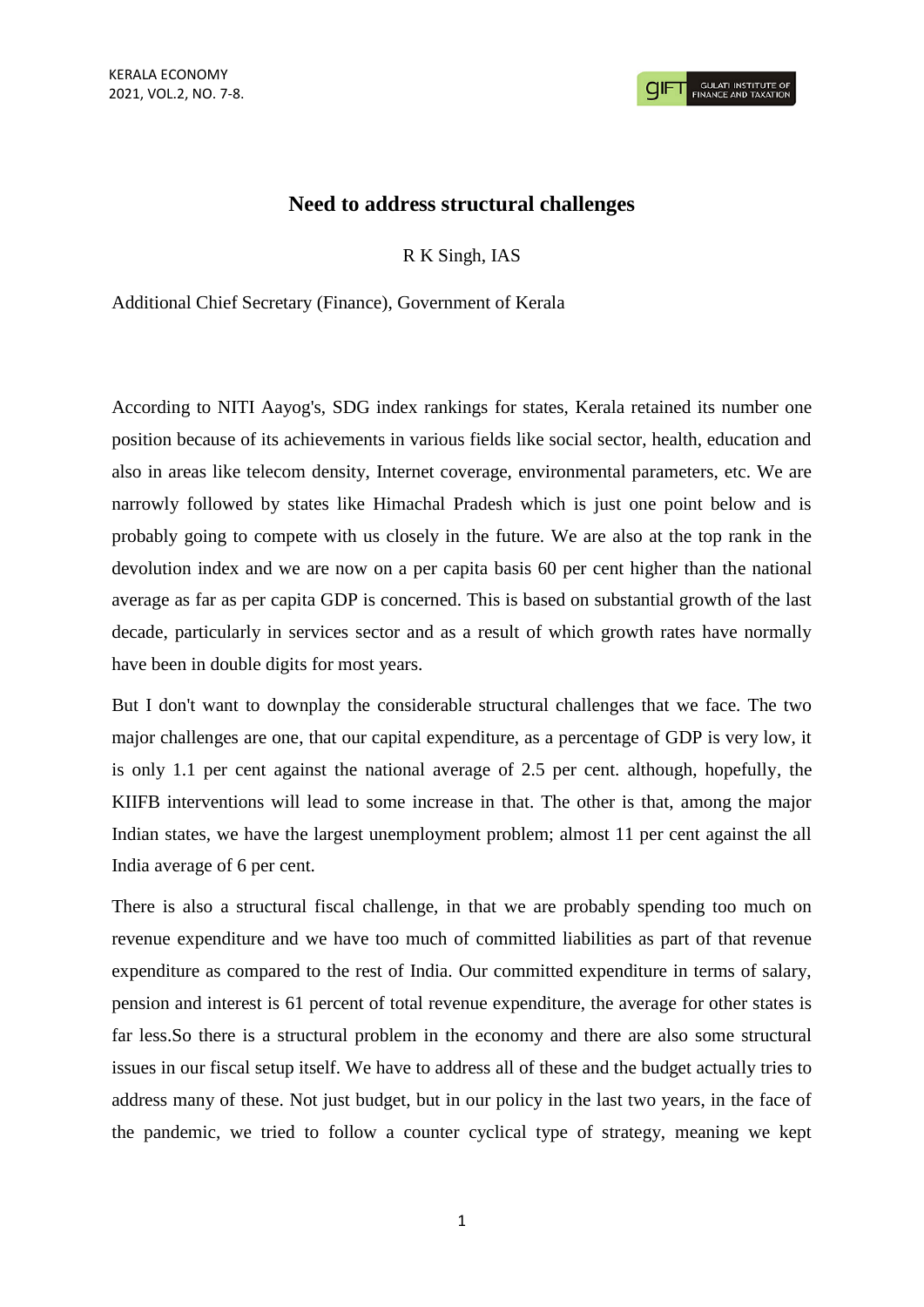KERALA ECONOMY

spending money on public works, as well as on social safety net and we tried to ensure a combination of proactive measures in the health sector and a rely universal basic income support ; while ensured , that our fatality rate revised one of the lowest in the world, while taking care of the most vulnerable sections of our population.

However, we now need to move on to a path of fiscal consolidation, because otherwise we will have a difficult time in the future and only way to actually do that is to return to the path of growth. As I mentioned our expenditure profile is such that most of our expenditures are committed expenditures and there is not much room for reduction. Other than trying to reduce the increase in a permanent establishment by not creating too many your salaried positions in government in the future, there may be some possibility of elongating the majority profile of our debt and try to reduce the interest burden a bit, but as far as the 61 per cent of our revenue expenditure is concerned, it is fairly inflexible. As Dr Isaac also mentioned our Debt - GDP ratio went up to 36 per cent in last year, mainly because we were also able to access an additional 2 per cent in borrowings which was given to us, subject to certain reform parameters, all of which we were able to achieve. There are other states which are at over 40 per cent and these include states like Punjab, Rajasthan, Uttar Pradesh, Bihar etc.

However, we unlike UP and Bihar, we don't have their much more generous levels of devolution from the Finance Commission which, of course, in our case is far less. So what I wanted to stress is that there is a two year breathing space that we have in the state, mainly because the Finance Commission has been generous enough to compensate for the lower devolution figures by giving us higher transfers in the form of revenue deficit grants, which will taper down over the next two years. Similarly the 14% protected revenue growth under the GST regime, that will also fade out by the middle of next year, though there will be some tail to that which will continue for the whole of next year.

In that two year period we basically have to return to the path of growth and also control our fairly runaway expenditure growth rate of 10-15 per cent. We need to bring it down to about 10 per cent . In that case, we should be able to ensure that the Kerala model of development that we have achieved, and which has shown such a spectacular results and outcomes, as has been recently recognized ever by the Government of India, remains sustainable. As the projection of the 15th FC indicate , over the next five years, we should be able to grow at